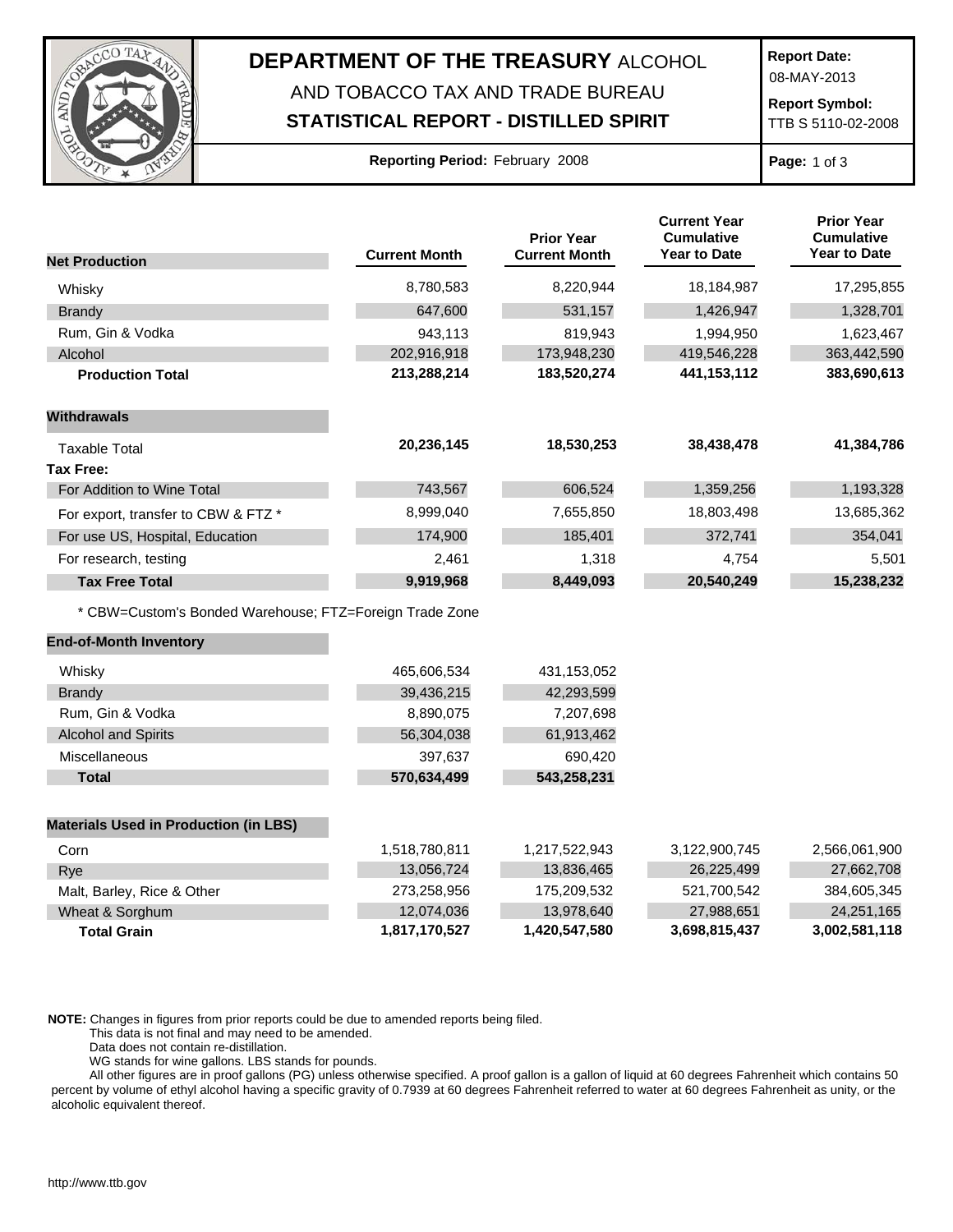## **STATISTICAL REPORT - DISTILLED SPIRIT** TTB S 5110-02-2008 **Page: 2 of 3**

| <b>Bottled For Domestic Use (in WG)</b>         | <b>Current Month</b> | <b>Prior Year</b><br><b>Current Month</b> | <b>Current Year</b><br><b>Cumulative</b><br><b>Year to Date</b> | <b>Prior Year</b><br><b>Cumulative</b><br><b>Year to Date</b> |
|-------------------------------------------------|----------------------|-------------------------------------------|-----------------------------------------------------------------|---------------------------------------------------------------|
| Whisky                                          | 6,054,991            | 5,053,829                                 | 11,947,383                                                      | 10,894,963                                                    |
| <b>Brandy</b>                                   | 1,045,368            | 1,254,829                                 | 2,426,341                                                       | 2,402,028                                                     |
| Imported Rum: Puerto Rican                      | 2,289,803            | 2,364,910                                 | 4,890,908                                                       | 4,737,562                                                     |
| Virgin Islands                                  | 521,174              | 504,554                                   | 1,299,296                                                       | 1,083,261                                                     |
| Others                                          | 266,149              | 239,669                                   | 516,899                                                         | 488,493                                                       |
| Gin                                             | 1,286,938            | 1,303,124                                 | 2,698,408                                                       | 2,572,098                                                     |
| Vodka                                           | 8,181,055            | 6,618,704                                 | 16,617,687                                                      | 14,072,411                                                    |
| Cordials                                        | 4,261,431            | 4,076,323                                 | 8,307,078                                                       | 9,090,371                                                     |
| Cocktails                                       | 445,224              | 401,569                                   | 935,974                                                         | 861,448                                                       |
| Tequila                                         | 1,121,474            | 972,363                                   | 2,367,976                                                       | 2,197,420                                                     |
| Alcohol, Neutral Spirits & Miscellaneous        | 512,777              | 669,960                                   | 916,599                                                         | 1,493,807                                                     |
| <b>Non-Whisky Total</b>                         | 19,931,393           | 18,406,005                                | 40,977,166                                                      | 38,998,899                                                    |
| <b>Total Whisky &amp; Non-Whisky</b>            | 25,986,384           | 23,459,834                                | 52,924,549                                                      | 49,893,862                                                    |
| <b>Bottled in Bond for Domestic Use (in WG)</b> |                      |                                           |                                                                 |                                                               |
| <b>Total</b>                                    | 17,390               | 25,799                                    | 44,629                                                          | 86,876                                                        |
| <b>Bottled for Export (in WG)</b>               |                      |                                           |                                                                 |                                                               |
| Whisky                                          | 1,678,818            | 1,391,987                                 | 3,571,050                                                       | 3,152,980                                                     |
| Brandy, Cordials, Cocktails & Miscellaneous     | 295,821              | 148,863                                   | 452,212                                                         | 300,496                                                       |
| Rum, Gin, Vodka, Tequila & Alcohol              | 278,243              | 155,804                                   | 398,437                                                         | 340,767                                                       |
| <b>Total</b>                                    | 2,252,882            | 1,696,654                                 | 4,421,699                                                       | 3,794,243                                                     |
| <b>Grand Total</b>                              | 28,256,656           | 25, 182, 287                              | 57,390,877                                                      | 53,774,981                                                    |
| <b>Spirits Dumped to Processing</b>             |                      |                                           |                                                                 |                                                               |
| Alcohol and Neutral Spirits                     | 8,379,382            | 7,223,939                                 | 16,366,904                                                      | 14,832,548                                                    |
| Imported Whisky                                 | 2,097,580            | 1,784,620                                 | 4,236,869                                                       | 3,878,902                                                     |
| Domestic Whisky                                 | 4,931,710            | 4,620,007                                 | 10,217,399                                                      | 9,994,702                                                     |
| <b>Brandy</b>                                   | 1,057,627            | 1,211,724                                 | 2,604,532                                                       | 2,843,593                                                     |
| Imported Rum: Puerto Rican                      | 1,768,759            | 1,611,117                                 | 3,833,074                                                       | 3,694,332                                                     |
| Virgin Islands                                  | 643,696              | 352,485                                   | 1,122,881                                                       | 766,885                                                       |
| <b>Others</b>                                   | 349,910              | 372,754                                   | 650,235                                                         | 510,546                                                       |
| Gin                                             | 1,287,199            | 927,075                                   | 2,860,593                                                       | 1,617,874                                                     |
| Vodka                                           | 642,405              | 705,162                                   | 1,354,283                                                       | 1,449,802                                                     |
| Cordials, Cocktails & Miscellaneous             | 564,566              | 788,172                                   | 1,094,064                                                       | 1,386,925                                                     |
| Tequila                                         | 1,373,500            | 1,231,617                                 | 2,670,106                                                       | 2,494,544                                                     |
| <b>Total</b>                                    | 23,096,334           | 20,828,672                                | 47,010,940                                                      | 43,470,653                                                    |
| <b>Other Ingredients Mixed with Spirits</b>     |                      |                                           |                                                                 |                                                               |
| Wine                                            | 1,056,200            | 557,568                                   | 2,081,570                                                       | 2,005,913                                                     |
| <b>Alcohol Flavoring Materials</b>              | 261,121              | 224,370                                   | 536,389                                                         | 459,104                                                       |

**NOTE:** Changes in figures from prior reports could be due to amended reports being filed.

This data is not final and may need to be amended.

Data does not contain re-distillation.

WG stands for wine gallons. LBS stands for pounds.

All other figures are in proof gallons (PG) unless otherwise specified. A proof gallon is a gallon of liquid at 60 degrees Fahrenheit which contains 50 percent by volume of ethyl alcohol having a specific gravity of 0.7939 at 60 degrees Fahrenheit referred to water at 60 degrees Fahrenheit as unity, or the alcoholic equivalent thereof.